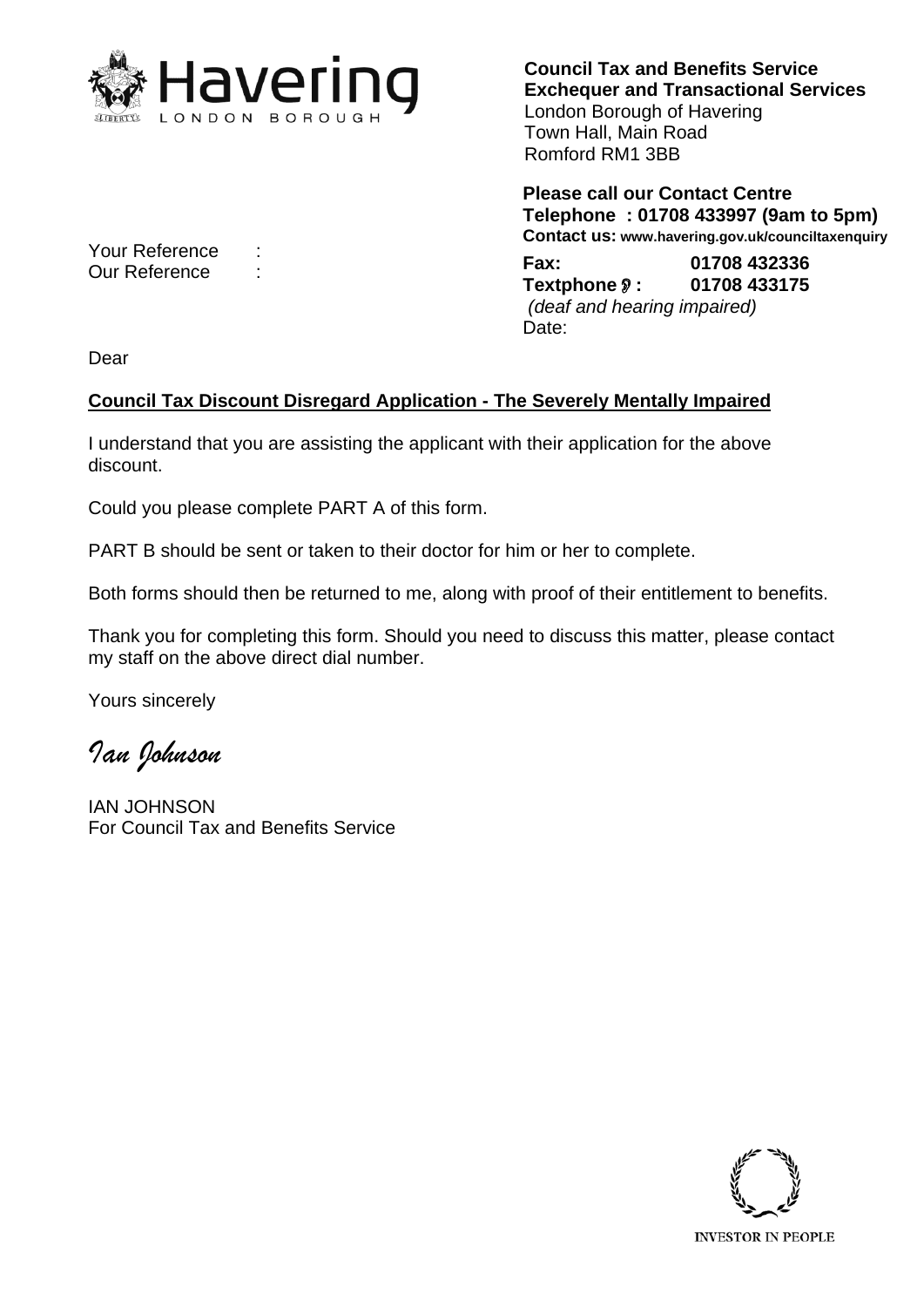

**COUNCIL TAX DISCOUNT DISREGARD APPLICATION - THE SEVERELY MENTALLY IMPAIRED** 

## **PART A**

| Prop ref:         |
|-------------------|
| Account Ref:      |
| Property address: |

Full name of applicant:

Names of all adults over the age of 18, living in the property:

To qualify for a Council tax disregard, a person who is severely mentally impaired must be entitled to one of the following benefits. Please tick the appropriate box(es) he /she is entitled to:

| an incapacity benefit          |  | attendance allowance                                                                               |
|--------------------------------|--|----------------------------------------------------------------------------------------------------|
| a severe disablement allowance |  | the care component of a disability living<br>allowance at middle or higher rate                    |
| constant attendance allowance  |  | an increase in the rate of disablement                                                             |
| an unemployability supplement  |  | pension due to the need for constant care                                                          |
| an unemployability allowance   |  | disability working allowance                                                                       |
|                                |  | the standard or enhanced rate of the daily<br>living component of Personal Independence<br>Payment |

## **IT IS IMPORTANT THAT YOU ENCLOSE PROOF OF THE ABOVE ENTITLEMENTS**

I confirm that the applicant is entitled to one or more of the benefits listed above.

Signature of person acting on applicant's behalf

Date

Full name

Relationship to applicant

Address

Daytime telephone number:

You do not have to give this but it will help us to contact you quickly. This number may be used for any queries regarding Benefit or Council Tax issues.



**INVESTOR IN PEOPLE**